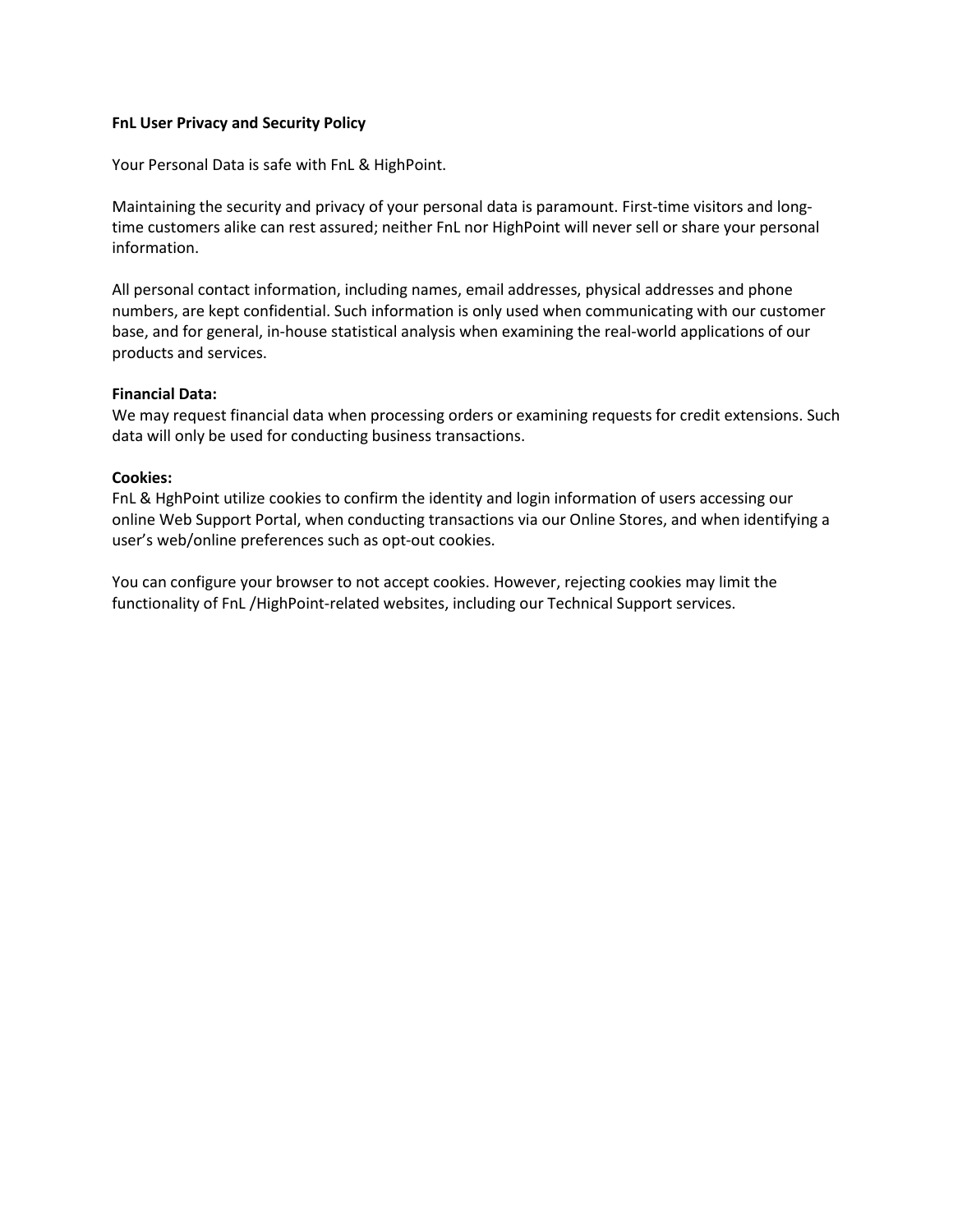# **FnL Warranty & Return Services**

# **Warranty:**

FnL AIC Drives are built to a standard, not a price point, and have been extensively tested in real-world environments to ensure they meet or exceed the official specifications.

Every FnL AIC drive is backed by a 3-Year Limited Warranty\* and free, lifetime technical support.

# **FnL AIC Drive Return & Refund Policy:**

HighPoint Technologies, Inc. will accept return requests for an FnL AIC Drive within 7 days of the original purchase invoice date. Such returns are subject to a restocking fee, and customers will have to cover the cost of the return shipment;

# **Return & Cancellation Fees:**

Unshipped order Cancellation Fee: 4.9% Unused (new) condition: 15% (+ shipping fees) Used condition: 25% (+ shipping fees)

# *Return requests submitted after this 7 day period must abide our standard RMA & Warranty policies.*

**Important**: Please note, to qualify for a refund, the product must be returned in its original condition within 7 days of date indicated on the purchase invoice. Product returns that are missing items may be subject to additional restocking fees.

Refund requests for returns that have been damaged, modified, or exhibit signs of heavy use will be denied, and the items(s) will be returned to the shipper as received.

If an incorrect Item was received: If the product received does not correspond with the purchase invoice, please contact us as soon as possible and describe the discrepancy. Please do not unseal the packaging or attempt to use an incorrectly shipped item – doing so will void the return the request.

#### **Standard Hardware Replacement (RMA):**

This optional service allows customers to return HighPoint products for testing purposes, upon referral from a Support Representative, to determine if the unit in question requires repair or replacement. Typically, tests take between 3-10 working days.

# **\*FnL Warranty (DWPD / TBW Policy)**

The Limited warranty may be impacted by the FnL AIC drives' current TBW rating. NVMe SSD's that have exceeded their TBW /DWPD thresholds due to standard operation are not device failures – this is the expected outcome of normal wear-and-tear; the drives are operating within their manufacturer's stated specifications and must be replaced by the customer/end-customer. Drives in such a state are not covered by our Warranty Policy.